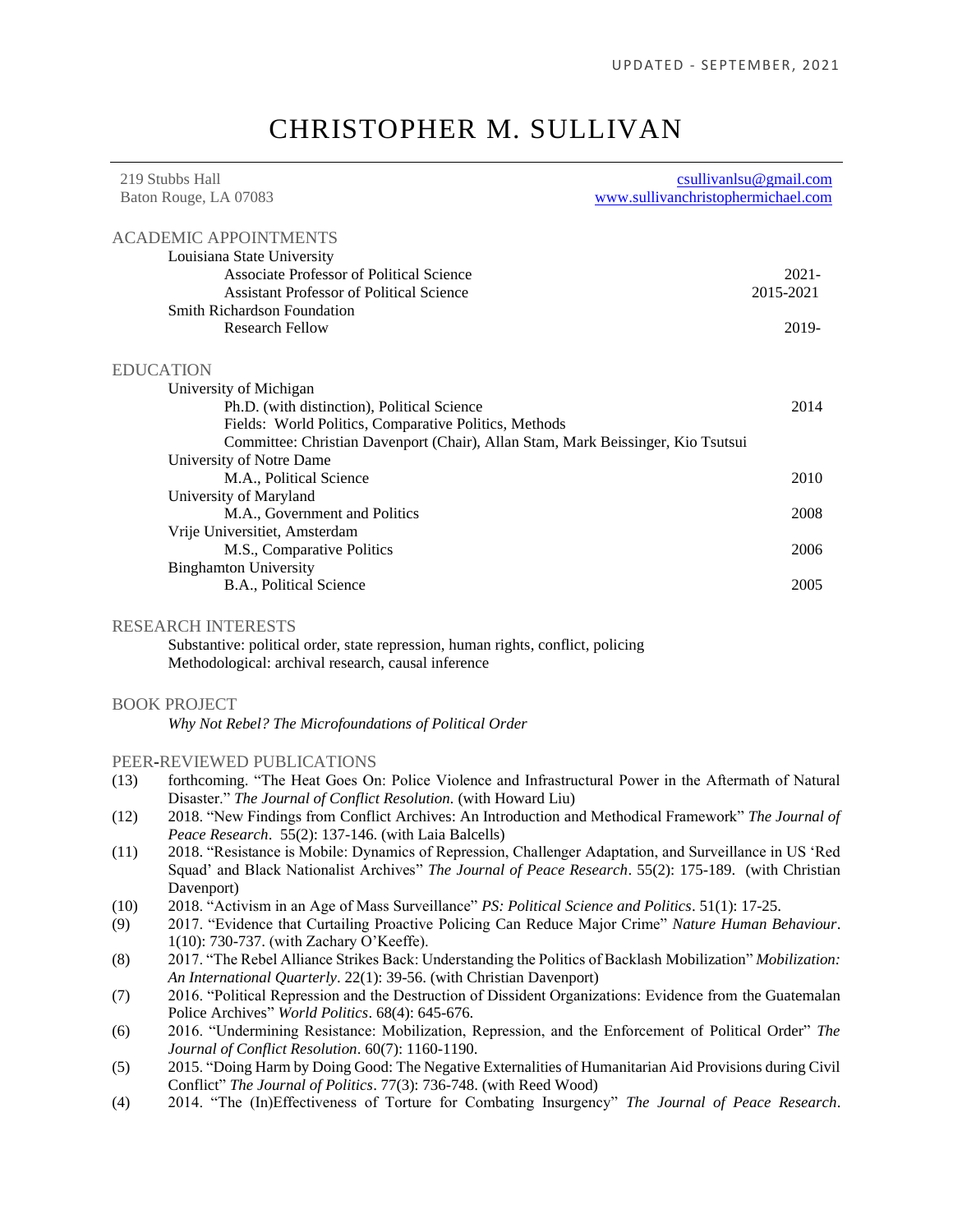51(3):388-404. (runner up – JPR Article of the Year Award)

- (3) 2014. "The Northern Ireland Research Initiative: Data on the Troubles from 1968-1998" *Conflict Management and Peace Science*. 31(1): 94-106. (with Cyanne Loyle and Christian Davenport).
- (2) 2012. "The Coercive Weight of the Past: Temporal Dependence in the Conflict-Repression Nexus" *International Interactions*. 38(4):426-442. (with Cyanne Loyle and Christian Davenport).
- (1) 2012. "Blood in the Village: A Local-Level Investigation of State Massacres" *Conflict Management and Peace Science*. 29(4): 373-396.

#### PEER-REVIEWED EDITED VOLUMES

(1) 2018. "New Findings from Conflict Archives" *The Journal of Peace Research*. Vol 55, Issue 2 (with Laia Balcells)

#### GRANTS & FELLOWSHIPS

| (6) | <b>Smith Richardson Foundation</b>                           | 2019-2021 |
|-----|--------------------------------------------------------------|-----------|
|     | Why Not Rebel? The Microfoundations of Political Order       |           |
|     | $(PI, \$60,000)$                                             |           |
| (5) | National Science Foundation                                  | 2015-2020 |
|     | An Organizational Approach to State Repression               |           |
|     | $(Co-PI, $594,903)$                                          |           |
| (4) | New York University                                          | 2014-2015 |
|     | Postdoctoral Research Associate, Center for Human Rights     |           |
| (3) | Yale University                                              | 2013-2014 |
|     | Predoctoral Fellow, Program on Order, Conflict, and Violence |           |
| (2) | <b>National Science Foundation</b>                           | 2011-2012 |
|     | <b>Doctoral Dissertation Improvement Grant</b>               |           |
| (1) | Social Science Research Council                              | 2010-2011 |
|     | International Dissertation Research Fellowship               |           |

#### ADDITIONAL PUBLICATIONS

2018. "Material Witness: Source Selection Bias in Comparative Police Data." *Comparative Politics Newsletter*, 87-91.

#### WORKING PAPERS

- (3) "Who Rats? Political Arrests and Prisoner Defection in America" (in preparation for submission)
- (2) "A Bottom Up Approach to Studying NGO Advocacy" (under review)
- (1) "The Organizational Approach to State Repression: British Security Forces in Northern Ireland 1969-1947"

# TEACHING EXPERIENCE

Domination and the Arts of Resistance Graduate Seminar – LSU, Spring 2020 Anarchy, Violence, and the Rule of Law Graduate Seminar – LSU, Spring 2018 Order and Inequality Graduate Seminar – LSU, Spring 2017 Honors Seminar in Human Rights Undergraduate Seminar – LSU, Fall 2016, Fall 2017 International Human Rights Undergraduate Seminar – LSU, Spring 2016, Spring 2017, Spring 2020 State and Society Undergraduate Seminar – LSU, Spring 2021 International Human Rights Graduate Seminar – LSU, Fall 2015 Political Violence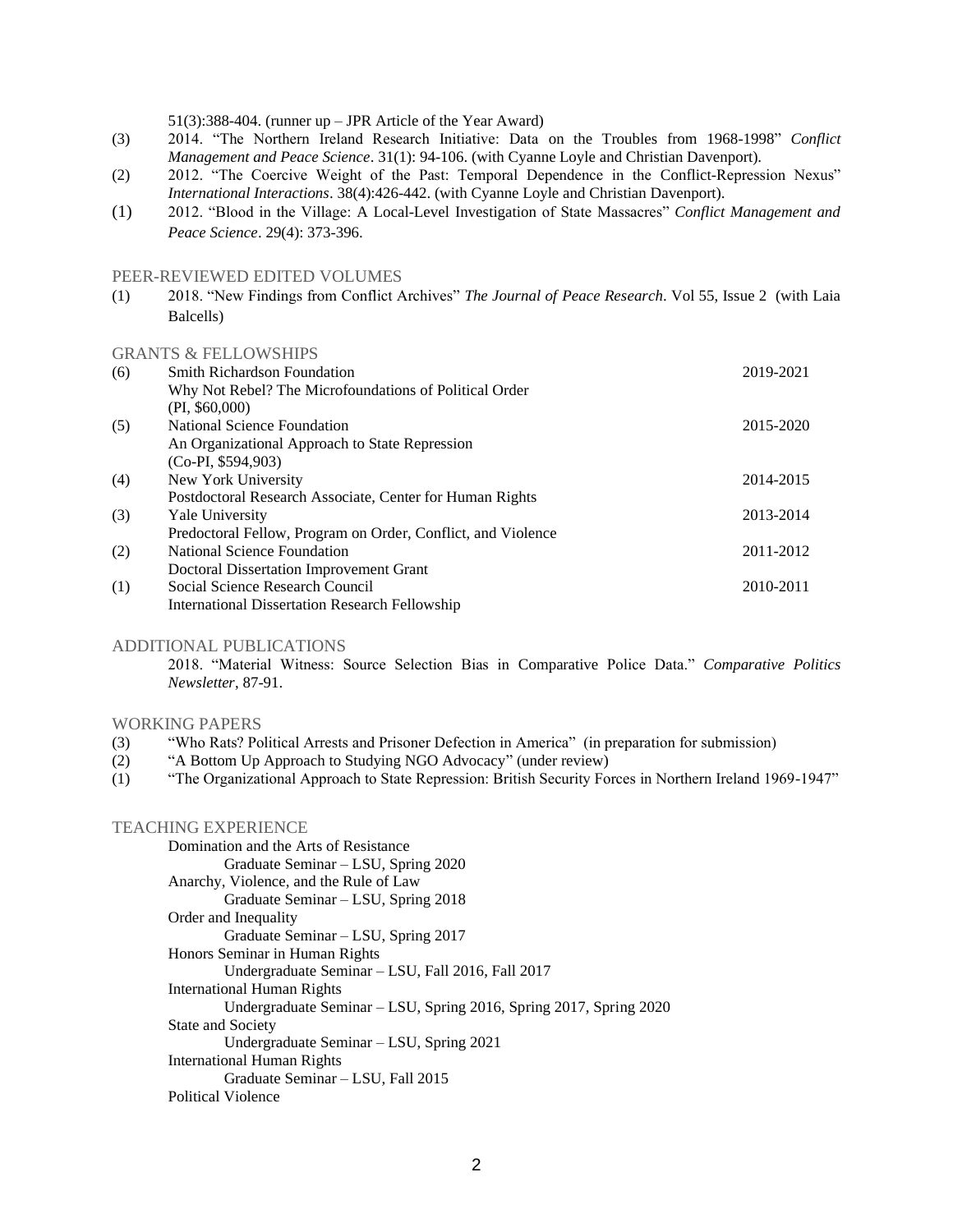Undergraduate Seminar – LSU, Fall 2015 Archival Methods and Analytic Skills Guest Lecturer – New York University, 2015 Advanced Studies of State Repression Guest Lecturer – University of Michigan, 2013 Poverty and Public Health in Guatemala Guest Lecturer - Antigua, Guatemala, 2011

#### FIELD RESEARCH

Guatemala National Police Archives, Guatemala City, 2009-2011 United Kingdom Kew National Archives, London, 2008-2009; 2018 Public Records Office, Belfast, 2008-2009; 2018 Associates for Legal Justice, Armagh, 2009; 2018 United States NYPD Legal Affairs Bureau, New York, 2013-2014 National Security Archive, Washington DC, 2007-2008

Library of Congress, Washington DC, 2019

## ADDITIONAL TRAINING

Causal Inference for the Social Sciences

ICPSR – Ann Arbor GIS for Peace and Conflict Studies Department of Geography - Trondheim University Intensive Spanish ICA Language School - Quetzaltenango, Guatemala Qualitative and Multi-Method Research IQMR - University of Arizona Collective Identify and Political Violence Yale Program on Order, Conflict and Violence - Olympia, Greece Social Network Analysis European Consortium for Political Analysis – Konstantz

## CONTRIBUTING WRITER

The Monkey Cage, Mobilizing Ideas, Aid Data, Political Violence @ a Glance, Small Wars Journal, Open Human Rights

#### MEDIA COVERAGE

The Los Angeles Times, The Daily Telegraph, La Press (Canada), Die Presse (Germany), ARS Technica, KCBS San Francisco, Phys.org, Crime and Justice News, Louisiana Radio Network, KATC Lafayette, WAFB Houma, reason.com, Toronto Star, New York Daily News, Psypost.org

## INVITED PRESENTATIONS

Vanderbilt – Research on Conflict and Collective Action PRIO - Peace Research Institute, Oslo CUNY - Protest and Politics Workshop George Washington University - Workshop on Intrastate Violence Duke University – Research Workshop on International Relations Yale University – Workshop on 20<sup>th</sup> Century Conflicts NYU - Center for Human Rights and Global Justice University of Michigan – Weiser Center for the Study of Democracy Uppsala University - Department of Peace and Conflict Research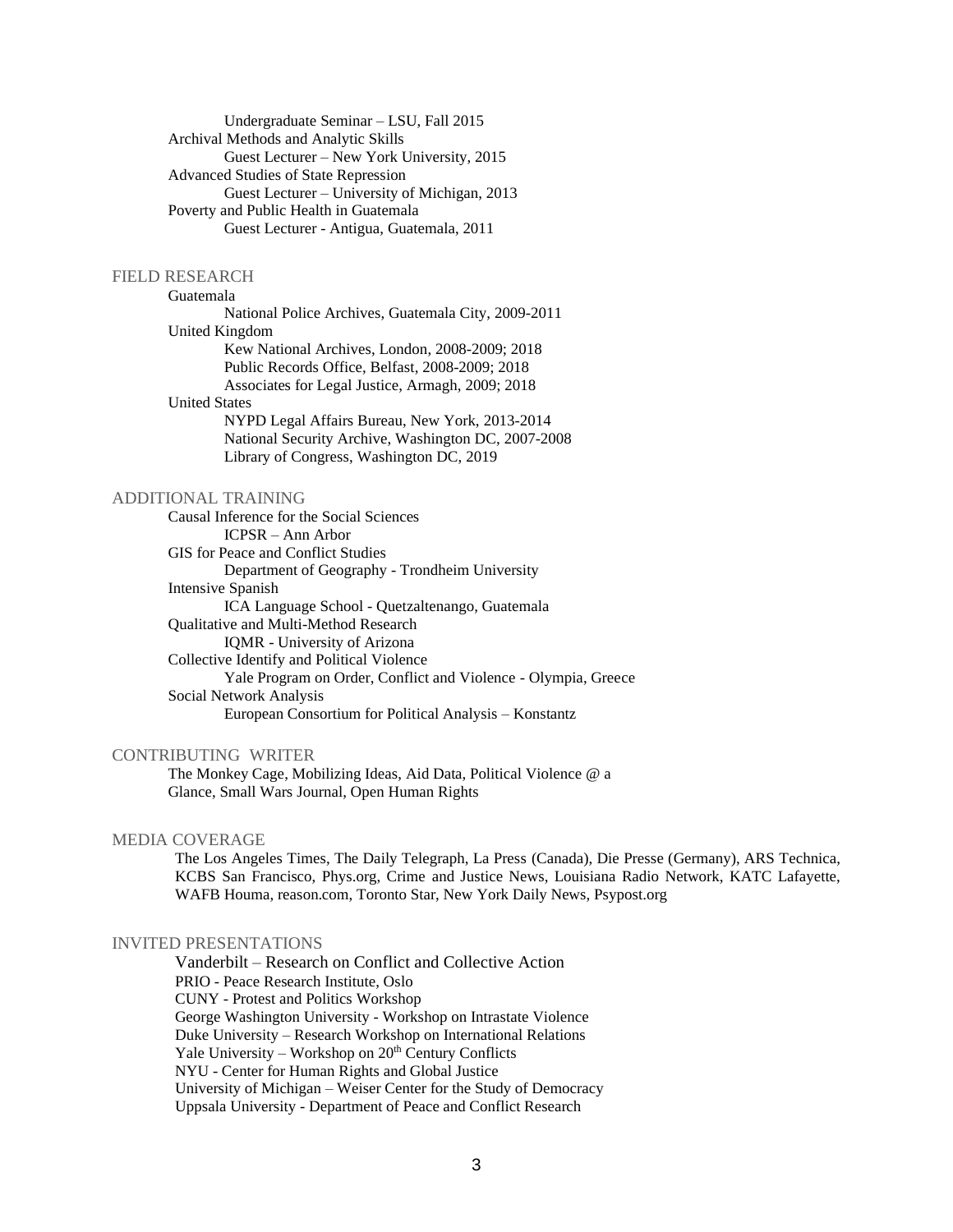University of North Carolina – Triangle Workshop on Security Studies University of Notre Dame – Center for the Study of Social Movements Yale University - Program on Order, Conflict and Violence

CONFERENCE PARTICIPATION (Selected)

| ASA           |                                                             | 2019 |
|---------------|-------------------------------------------------------------|------|
| <b>APSA</b>   |                                                             | 2019 |
|               | WPSA Mini-Conference on Authoritarian Regimes               | 2018 |
| <b>APSA</b>   |                                                             | 2018 |
|               | Network of European Peace Science                           | 2017 |
| <b>MPSA</b>   |                                                             | 2017 |
|               | <b>American Society for Criminology</b>                     | 2016 |
|               | Law and Society Association                                 | 2016 |
|               | Peace Science Workshop on Conflict Archives                 | 2016 |
|               | Yale Conference on 20 <sup>th</sup> Century Conflicts       | 2016 |
| Peace Science |                                                             | 2015 |
| <b>ISA</b>    |                                                             | 2015 |
| Peace Science |                                                             | 2013 |
|               | Triangle Institute for Security Studies New Face Conference | 2013 |
| <b>APSA</b>   |                                                             | 2013 |
| <b>ISA</b>    |                                                             | 2013 |
|               | Network of European Peace Science                           | 2012 |
| Peace Science |                                                             | 2012 |
| APSA          |                                                             | 2011 |
|               |                                                             |      |

# DISCIPLINARY SERVICE

Guest Editor

*The Journal of Peace Research*, Special Issue on Conflict Archives, 2018

Managing Editor

*The Journal of Conflict Resolution*, 2008-2012

Workshops Organizer

Peace Science Society, APSA, ISA

## Reviewer

*American Political Science Review, American Sociological Review, The American Journal of Political Science, Journal of Politics, World Politics, International Organization, The Journal of Conflict Resolution, Journal of Peace Research, Comparative Politics, International Studies Quarterly, Comparative Political Studies, International Studies Review, Political Science Research Methods, Mobilization, Policing and Society, Political Research Quarterly, Conflict Management and Peace Science, International Area Studies Review, Terrorism and Political Violence, European Journal of Political Research, Global Change, Peace, and Security*

#### Member

American Sociological Association, American Political Science Association, Midwest Political Science Association, International Studies Association, Western Political Science Association, Peace Science Society (International), European Peace Science Association